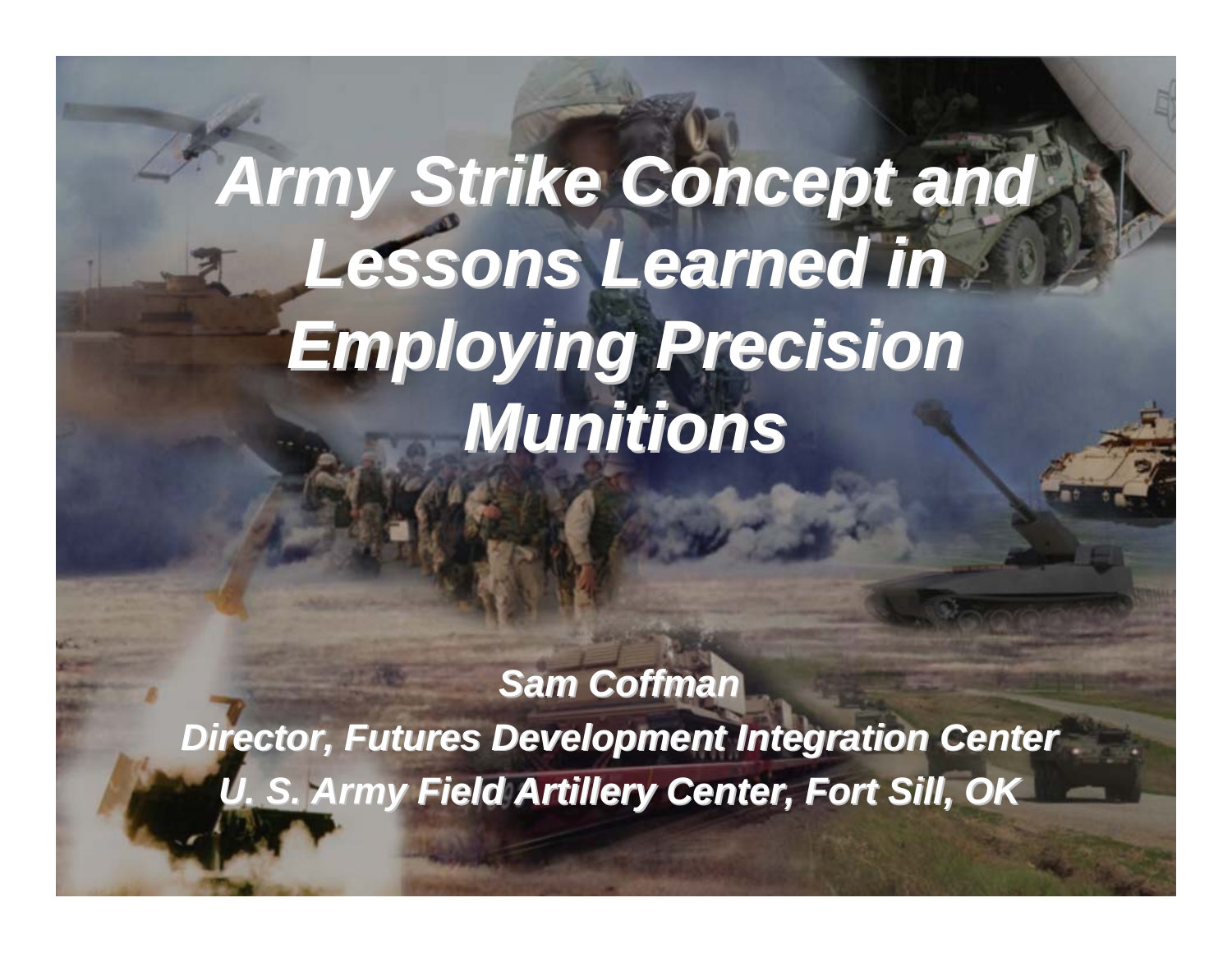### *Agenda*



- **Overview of Army's Strike Concept**
- **Some lessons learned in using Field Artillery precision munitions in current combat operations**

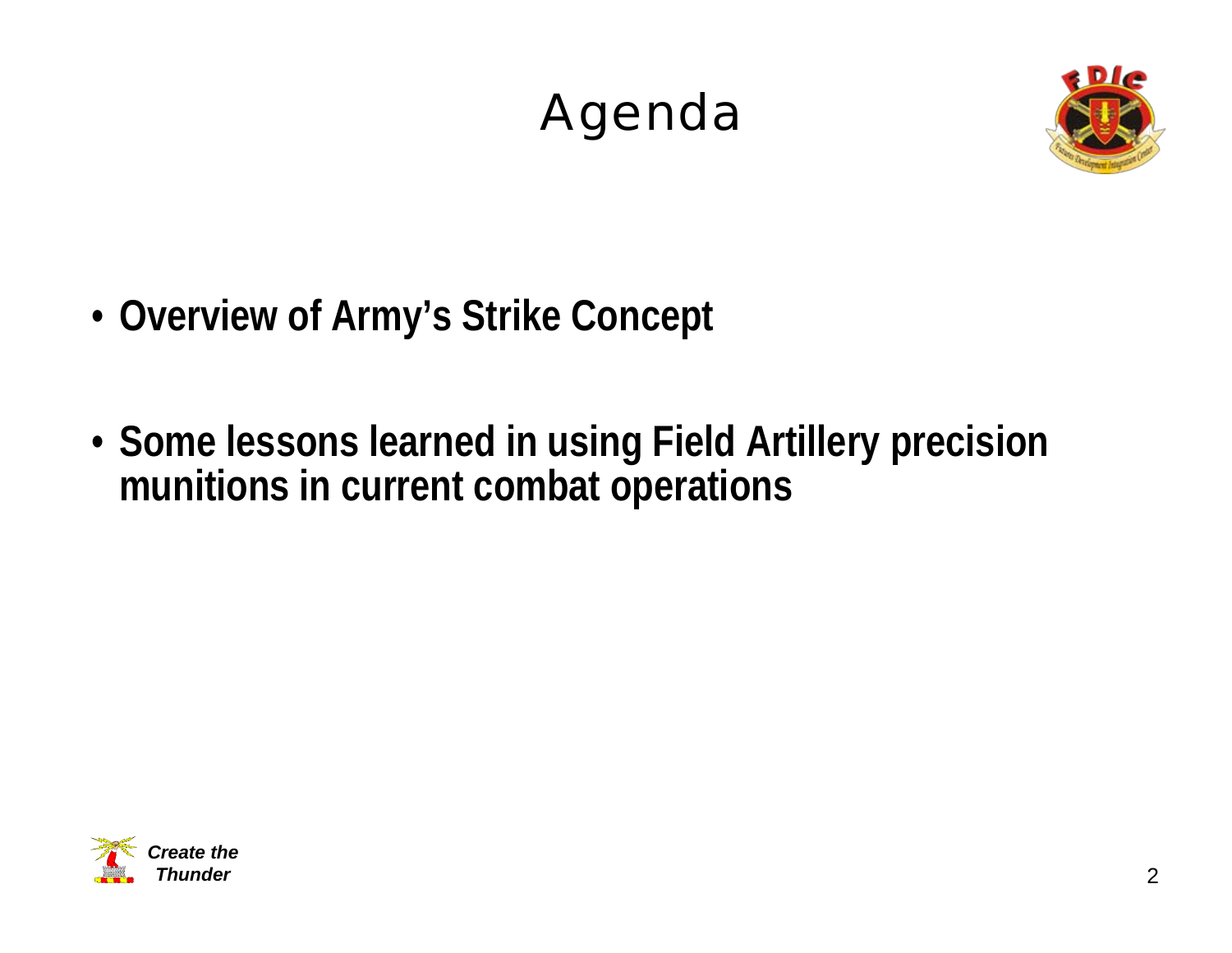### *What is "Strike"*





"Strike consists of the employment of future Modular Force fires, including available joint and multi-national fires, in support of full spectrum operations and the integration of fires with information capabilities and operations such as Command and Control Warfare, Information Engagement, and military deception operations." *TRADOC Pam 525-3-4* 

#### *Taking Fires to the Next Level*

#### **TODAY**

- Synergy of lethal and non-lethal fires in its infancy
- Emerging capability to engage targets in urban/COIN environments
- Multiple challenges in coordinating in a JIIM environment

#### **2015-2024**

- Fully nested application of Strike at all levels—horizontal and vertical
- Fires and Information "synergy"
- Dramatically improved responsiveness, effectiveness and efficiency
- Enhanced complementary and reinforcing effects

**GURANTEED RESPONSE WITH BEST EFFECTS**

**ARMY CENTRIC**

**JOINT RESPONSE**

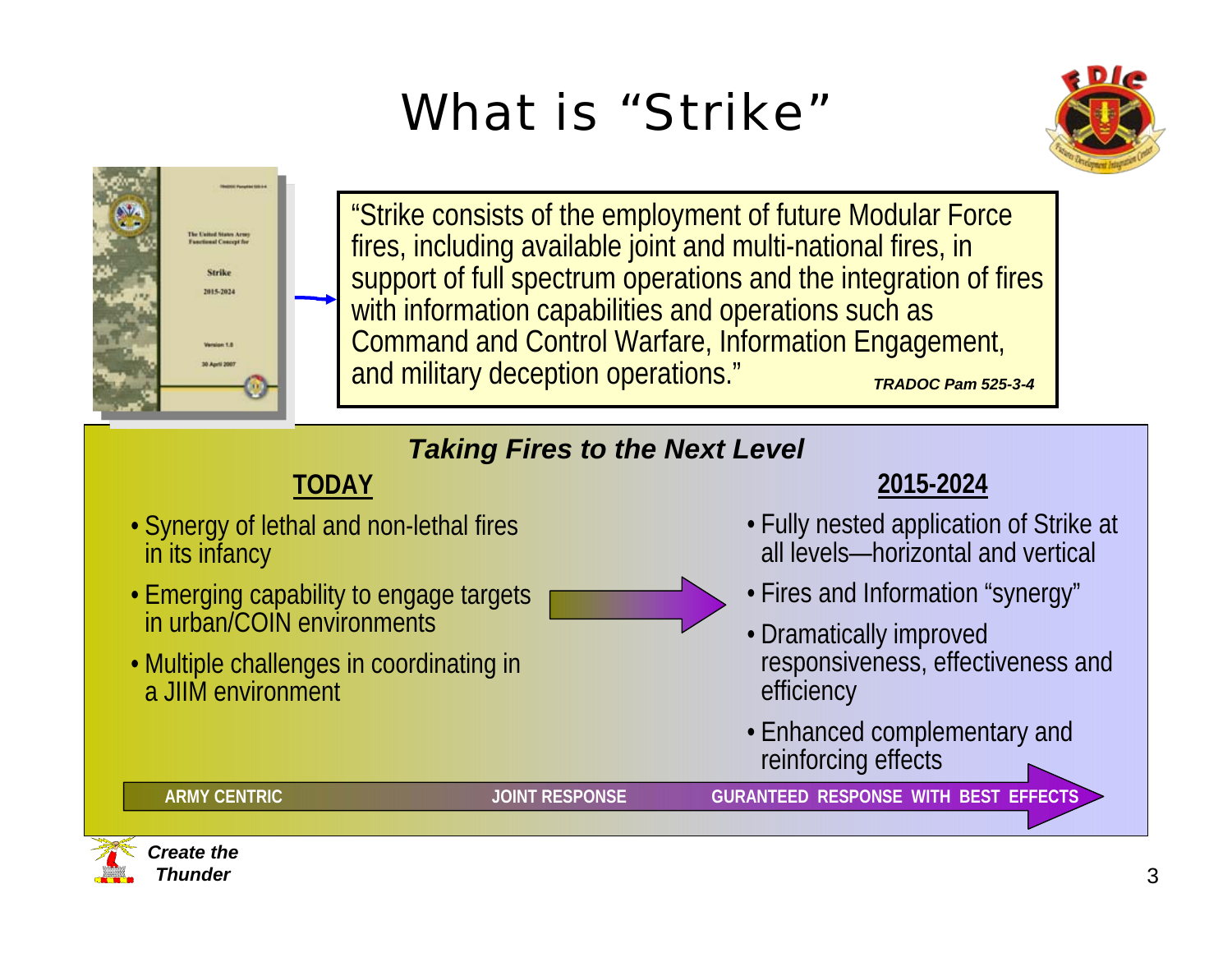## *Key Conceptual Ideas*



*Thunder*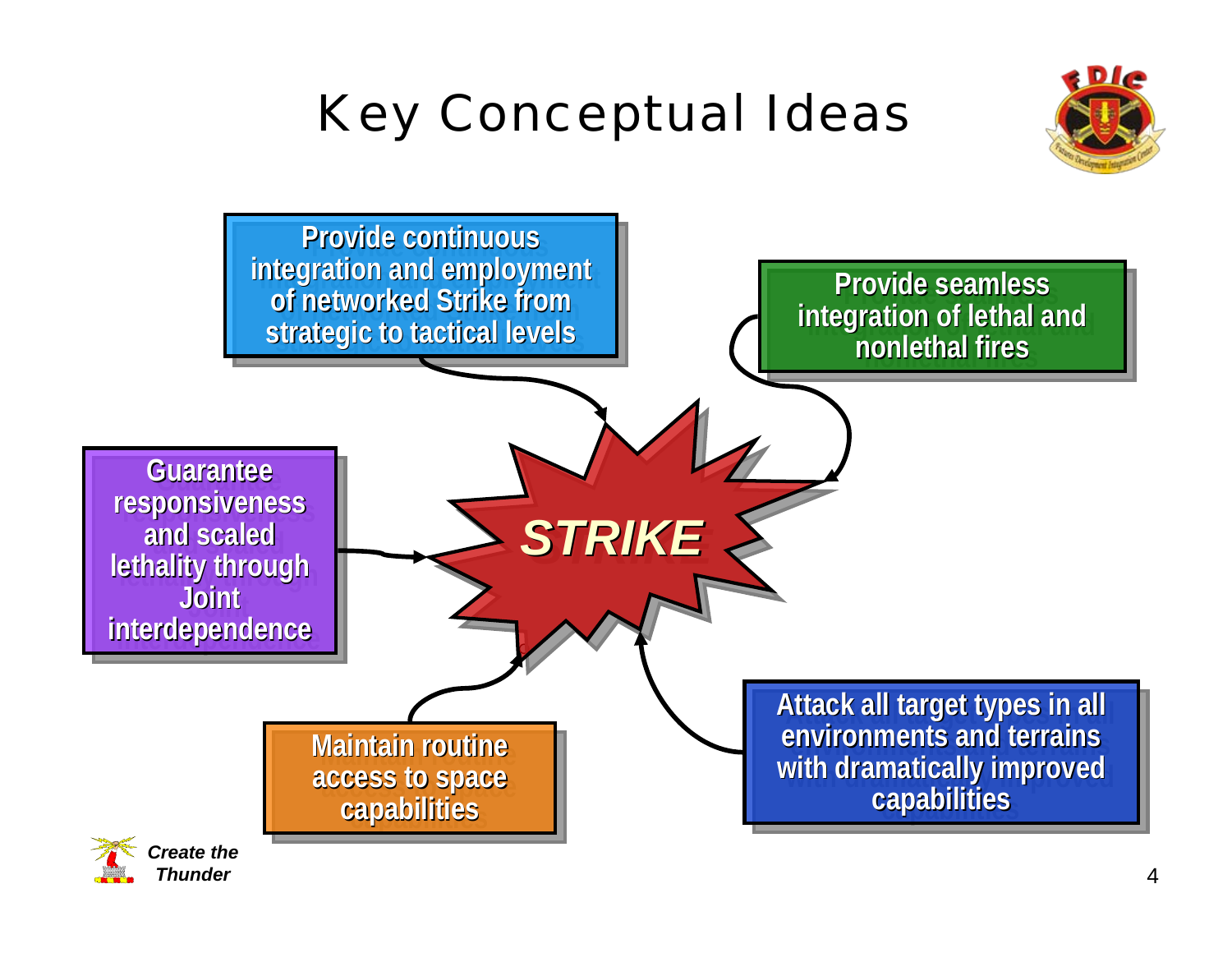### *Networked Strike*



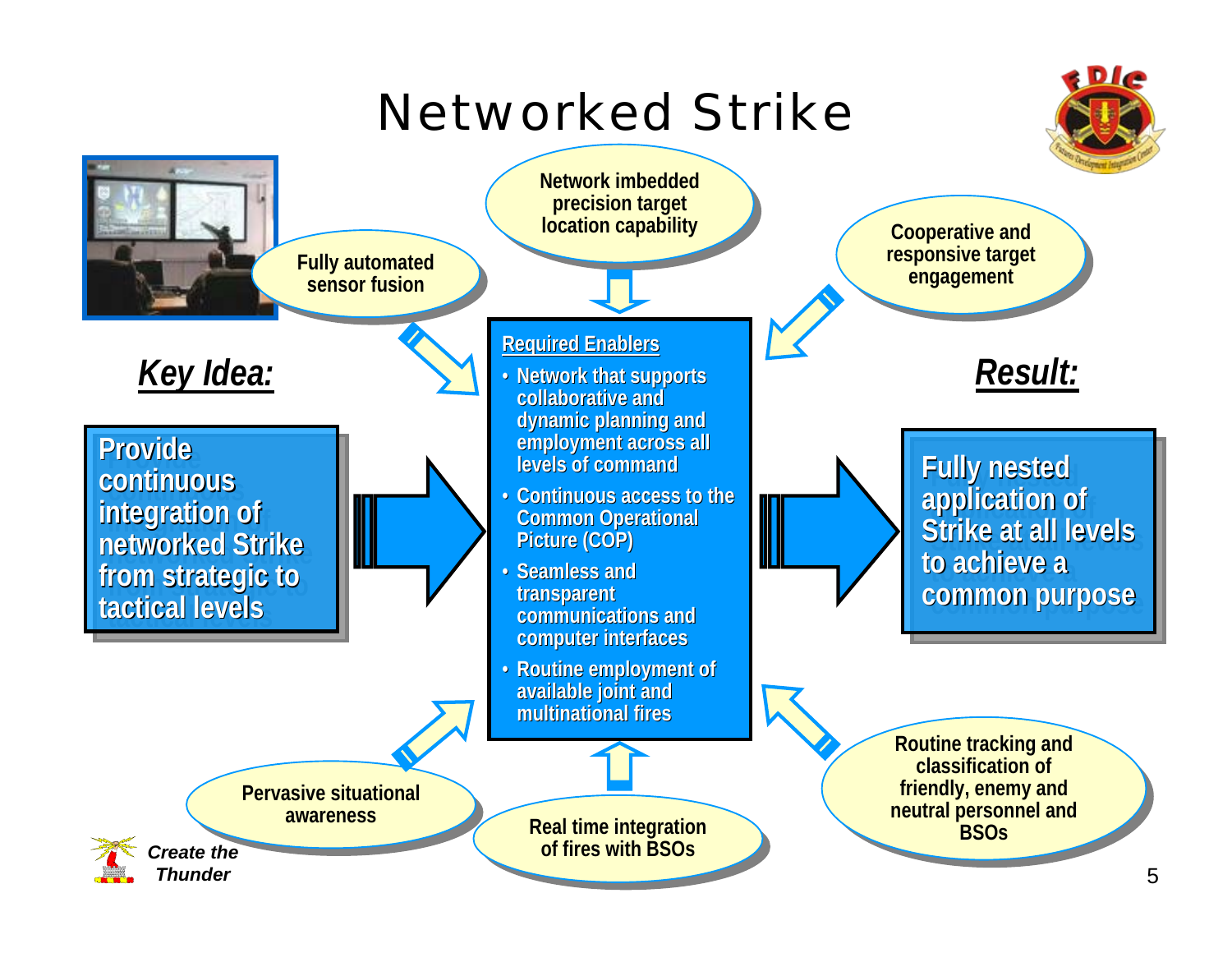### *Lethal and Nonlethal*

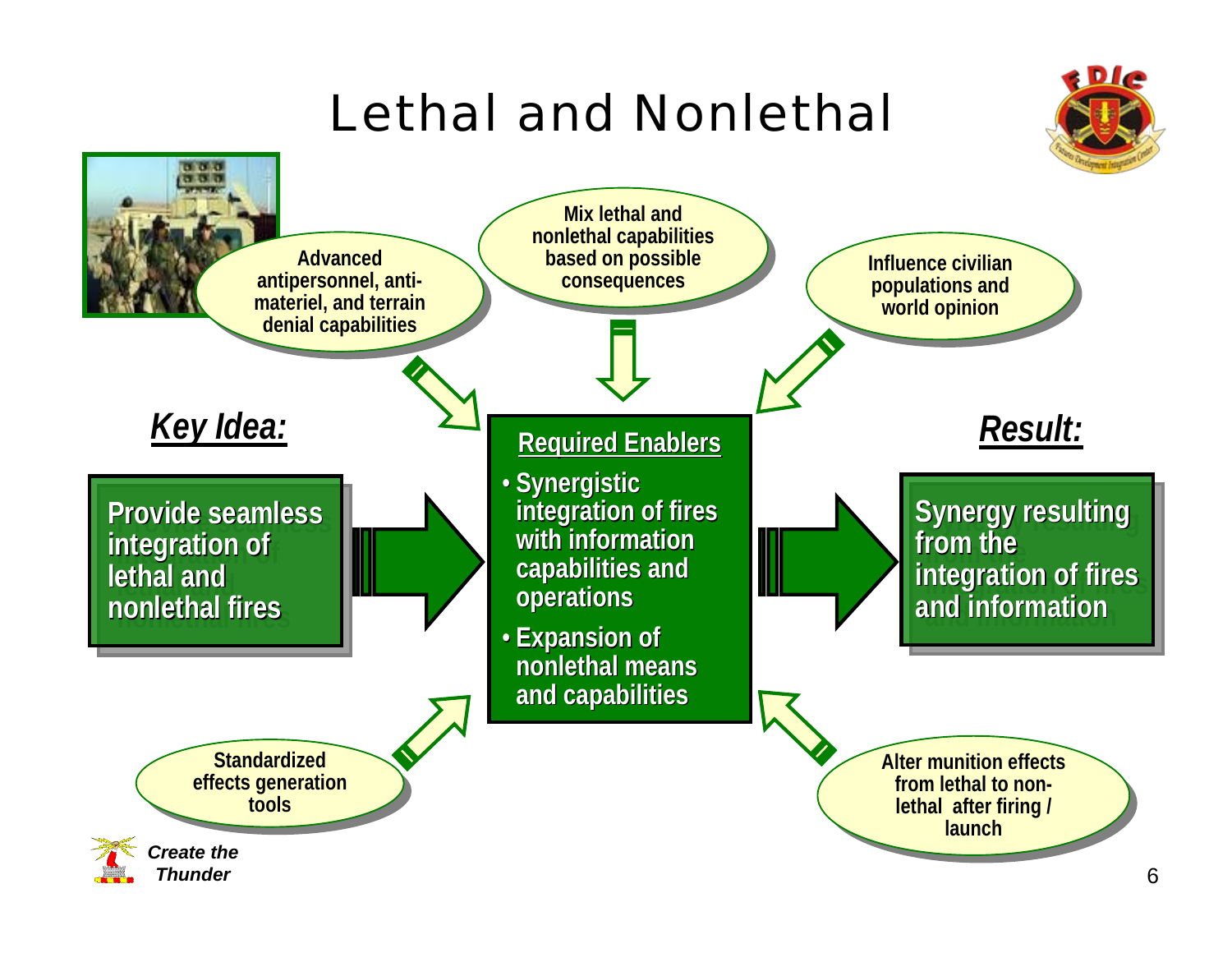#### *Enhanced Capabilities*

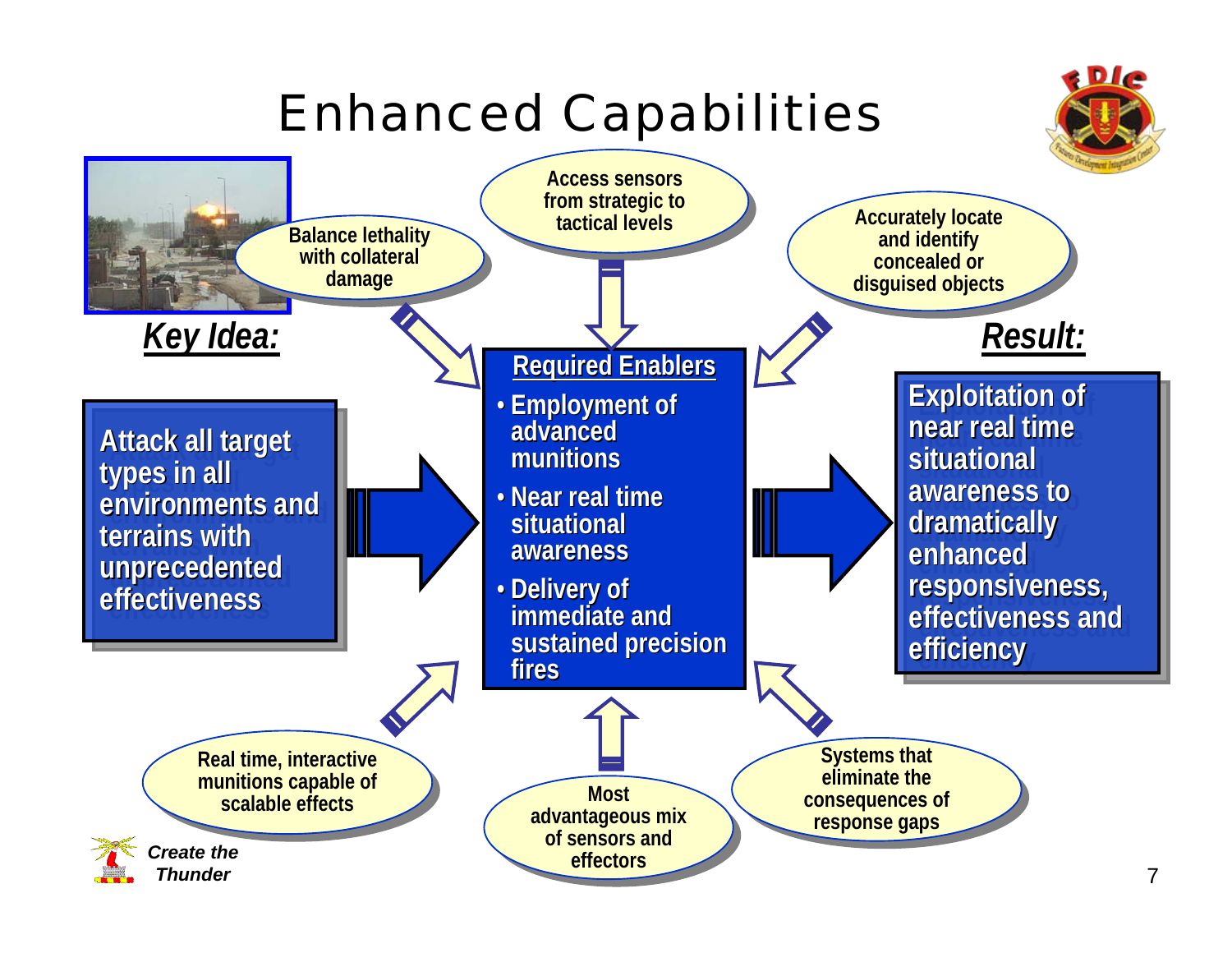#### *Guarantee Responsiveness*



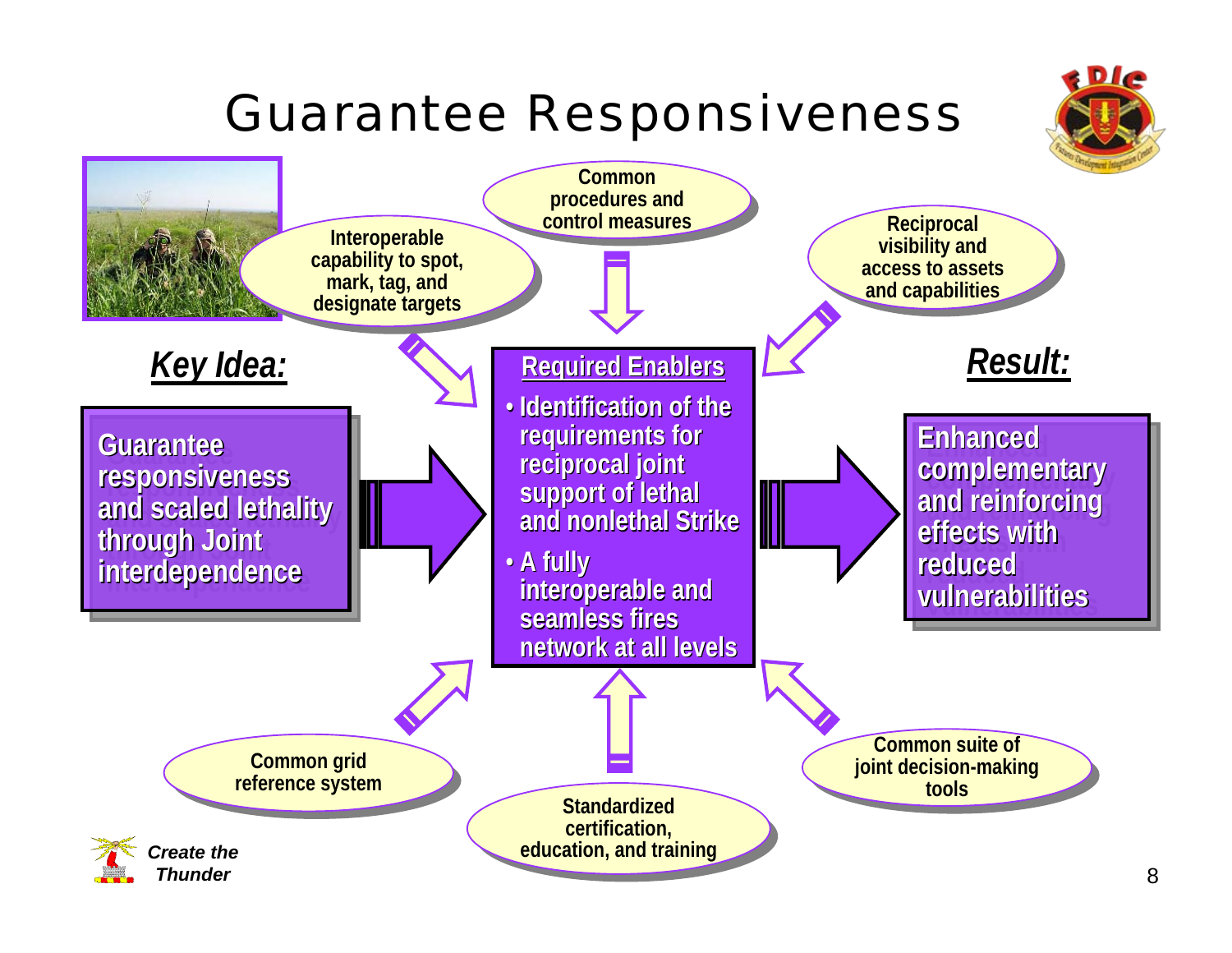#### *Routine Access to Space*

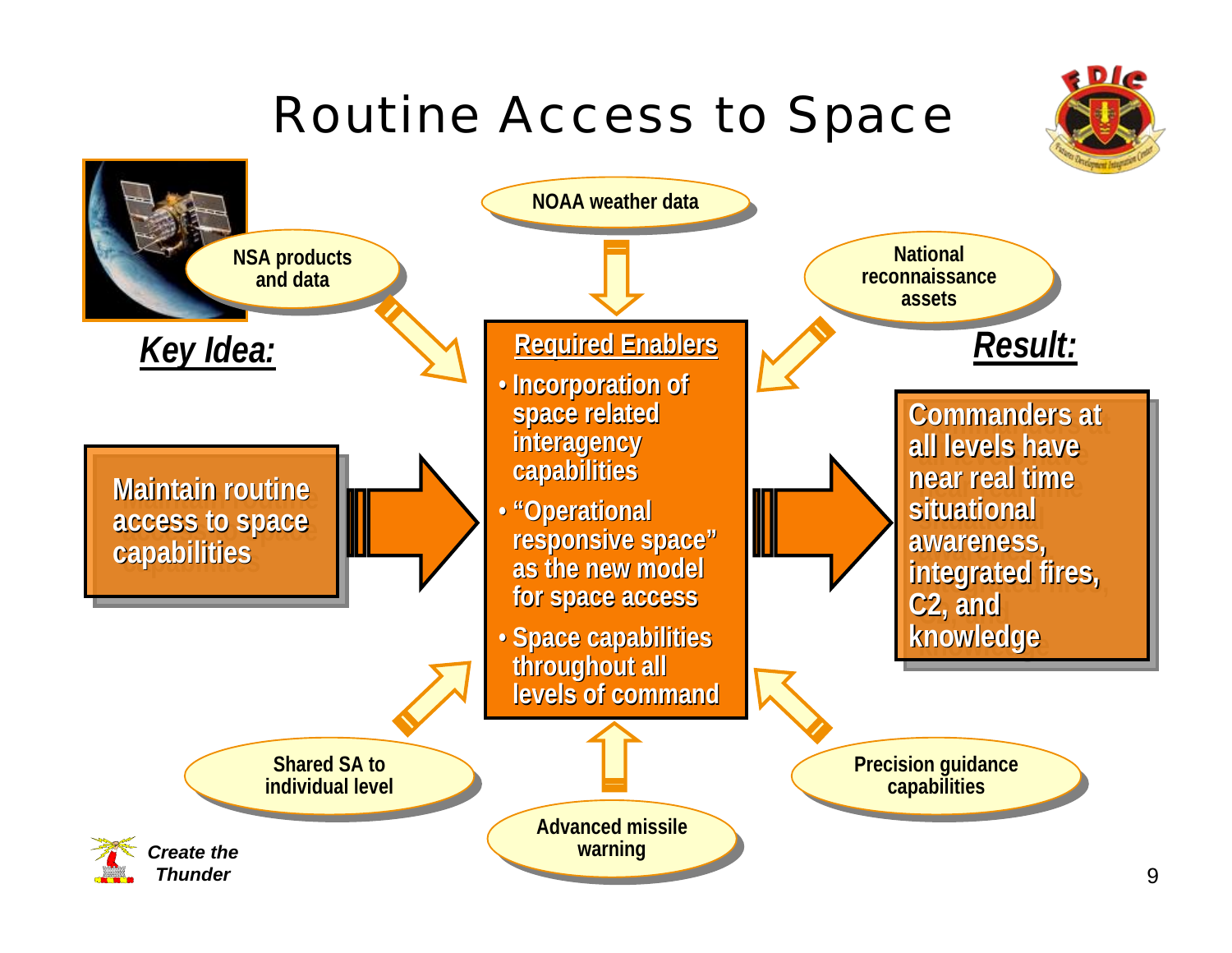#### *Summary*



*These key ideas With the required enablers*

*Will lead to . . .*

**Provide continuous integration and Provide continuous integration and Provide continuous integration and employment of networked strike from strategic to tactical levels from strategic to tactical levels from strategic to tactical levels** 

**Provide seamless integration of Provide seamless integration of Provide seamless integration of lethal and nonlethal fires**  $\blacksquare$ 

**Attack all target types in all Attack all target types in all Attack all target types in all environments and terrains with environments and terrains with environments and terrains with unprecedented effectiveness unprecedented effectiveness unprecedented effectiveness** 

Guarantee responsiveness and **scaled lethality through Joint scaled lethality through Joint scaled lethality through Joint interdependence interdependence interdependence**

**Maintain routine access to space capabilities capabilities capabilities** 

ENABLERS **ENABLERS**  • **Fully nested application of Fully nested application of Fully nested application of Strike at all levels** •

- **Synergistic integration of fires and information fires and information fires and information** •
- **EXAMPLE 20 Pramatically improved by responsiveness, responsiveness, responsiveness, effectiveness and efficiency effectiveness and efficiency effectiveness and efficiency** •
- **Near real time situational awareness, integrated fires awareness, integrated fires awareness, integrated fires C2, and knowledge C2, and knowledge C2, and knowledge** •
- **Enhanced complementary <b>Enhanced complementary and reinforcing effects and reinforcing effects and reinforcing effects** •
- **Reduced vulnerabilities**  $\bullet$

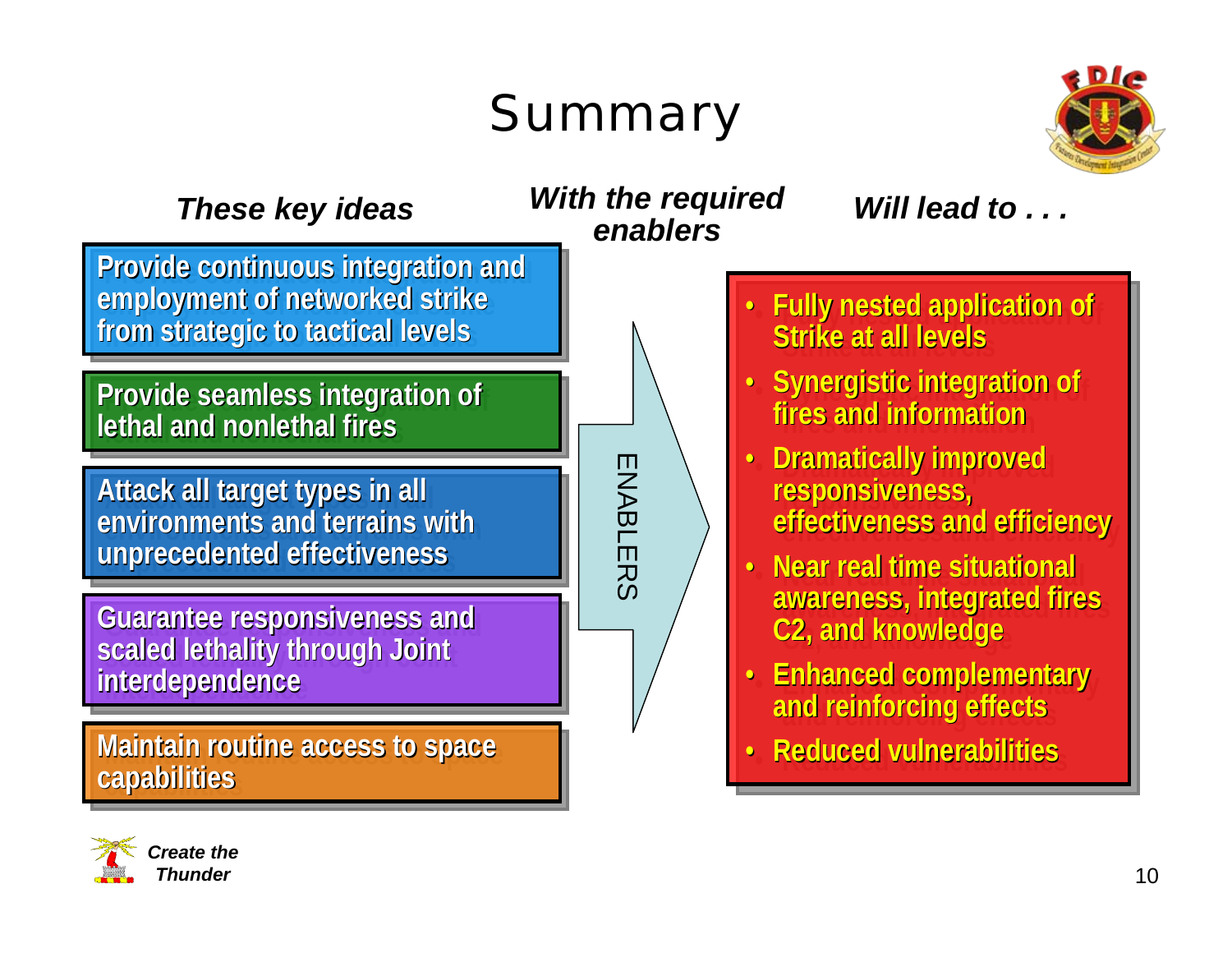## *Lessons Learned*



- **Need direct and indirect capabilities for precision targeting at BCT level and below**
	- **Excalibur LUT proves we have direct capability that meets the need**
	- **PSS-SOF is great but has limitations that constrain its full utility**
	- **Scene matching will take PSS-SOF to another level for more dynamic targeting**
- **Precision in altitude is just as important as the other dimensions of target location**
- **Excalibur Ballistic Impact Points (BIPs) should be based on the AFATDS solution initially, then refined based on imagery and then selected based on observer final refinements.**
- **Troops in Contact missions have generally been more responsive than preplanned missions**
- **GMLRS-Unitary has broken a dated paradigm on use of rockets in close support**

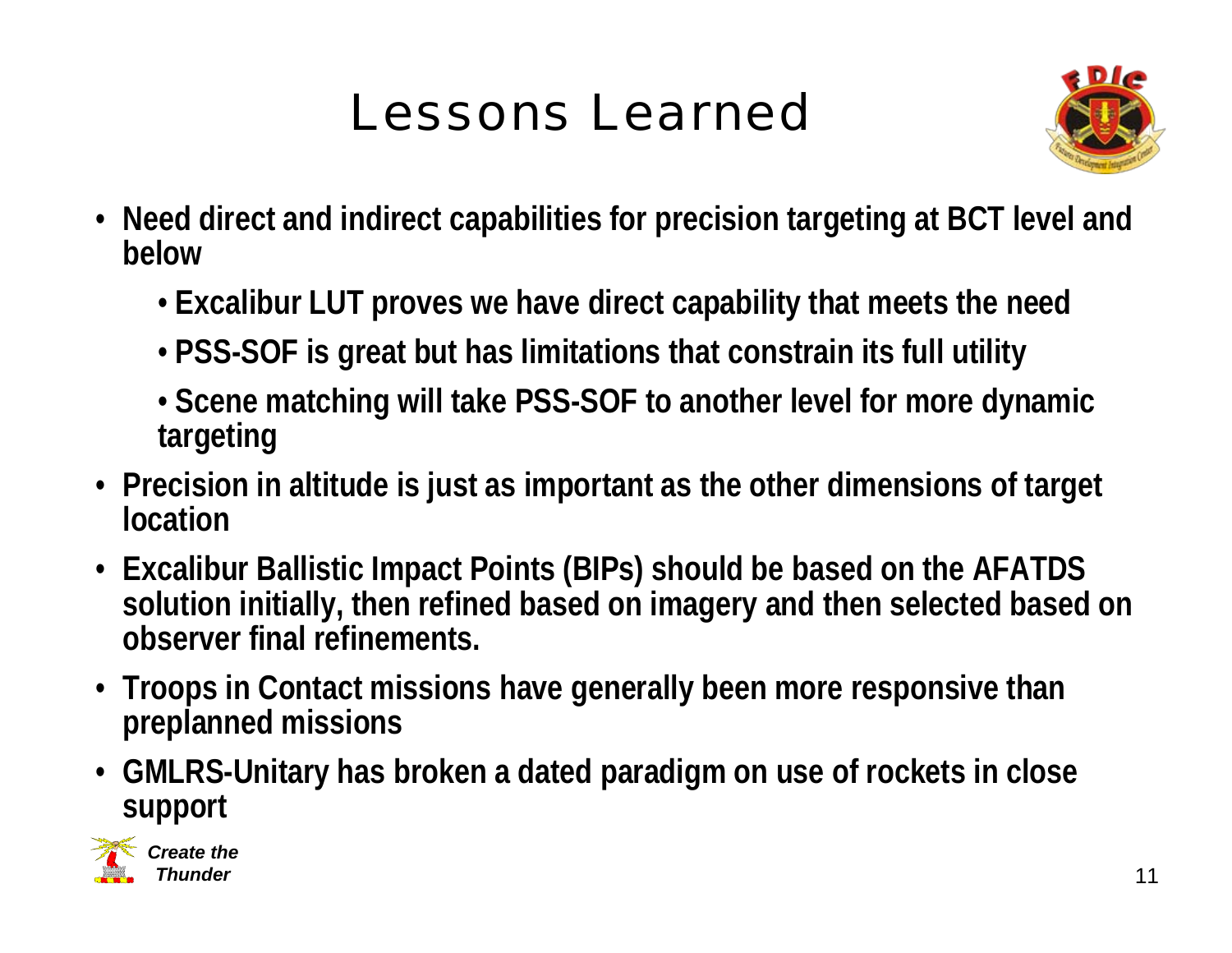#### *Lessons Learned*



- **Having munitions that render themselves inert is great but needs to be adjustable to the situation**
- **GPS situational awareness is critical to ensure units are aware when satellites are taken offline as well as satellites broadcasting unhealthy information**
- **Differences in the Earth Geoids Models used by targeting folks, our sensors, C2 systems, and weapons platforms will be a continuing challenge we must address**

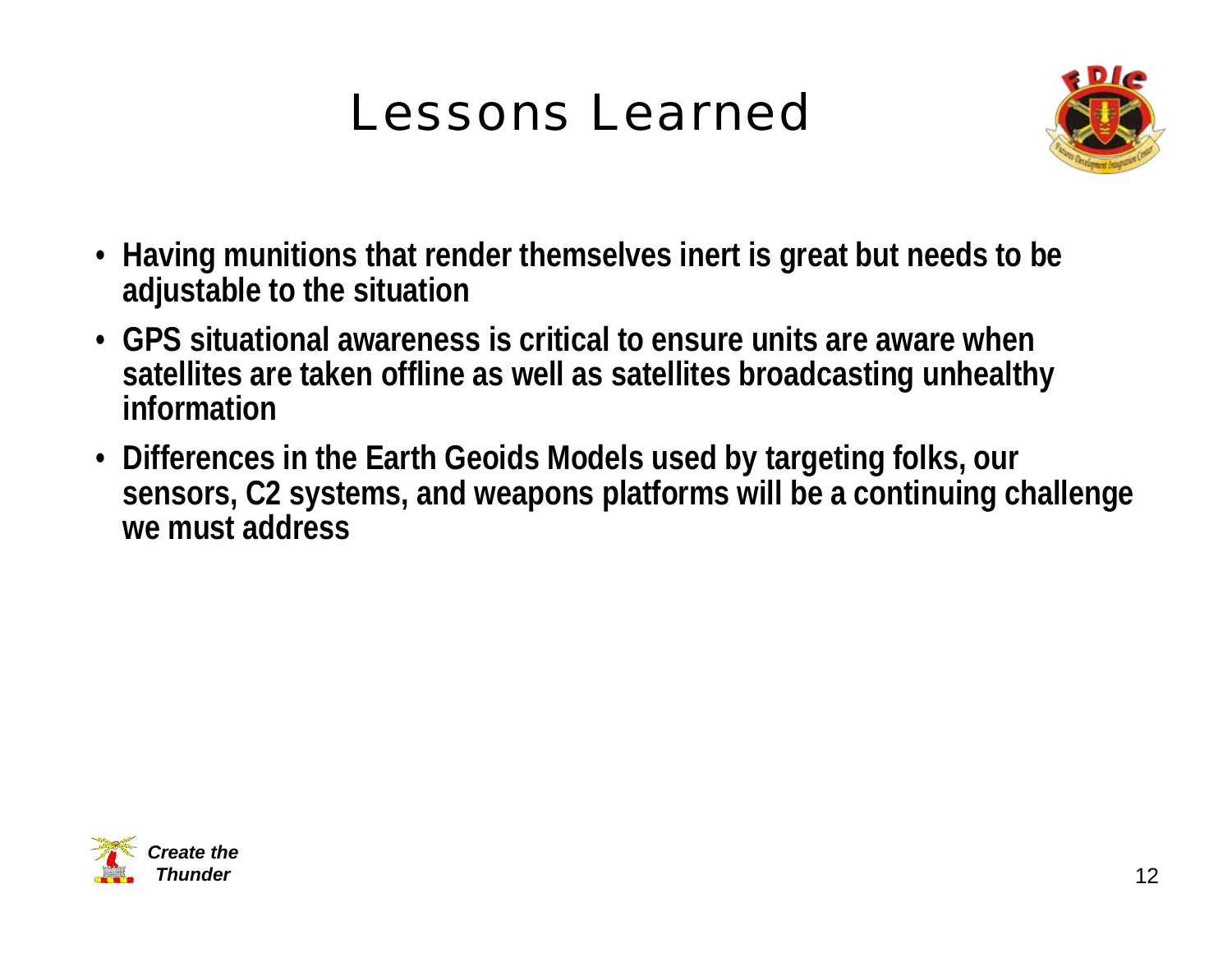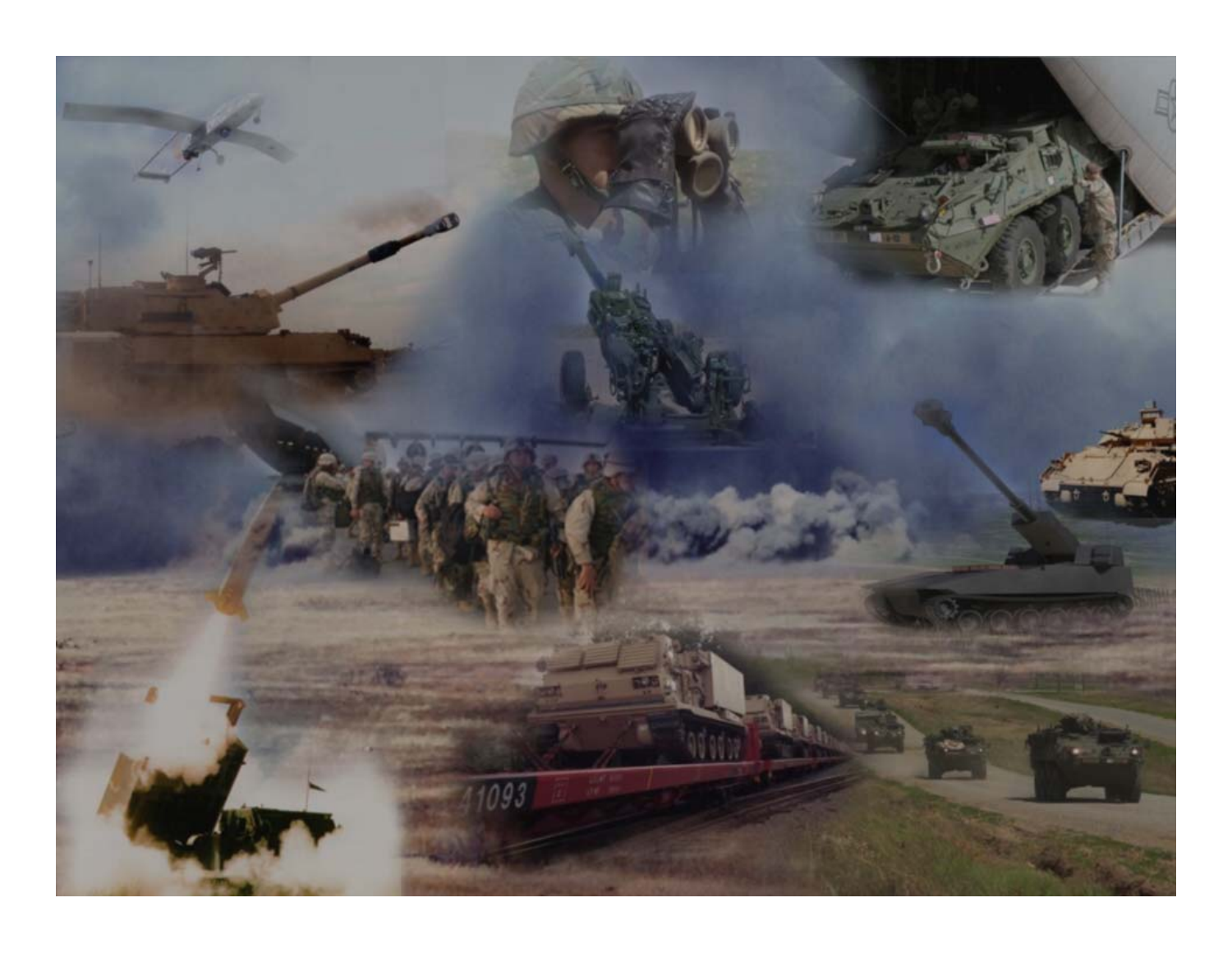

## *Back Up Slides*